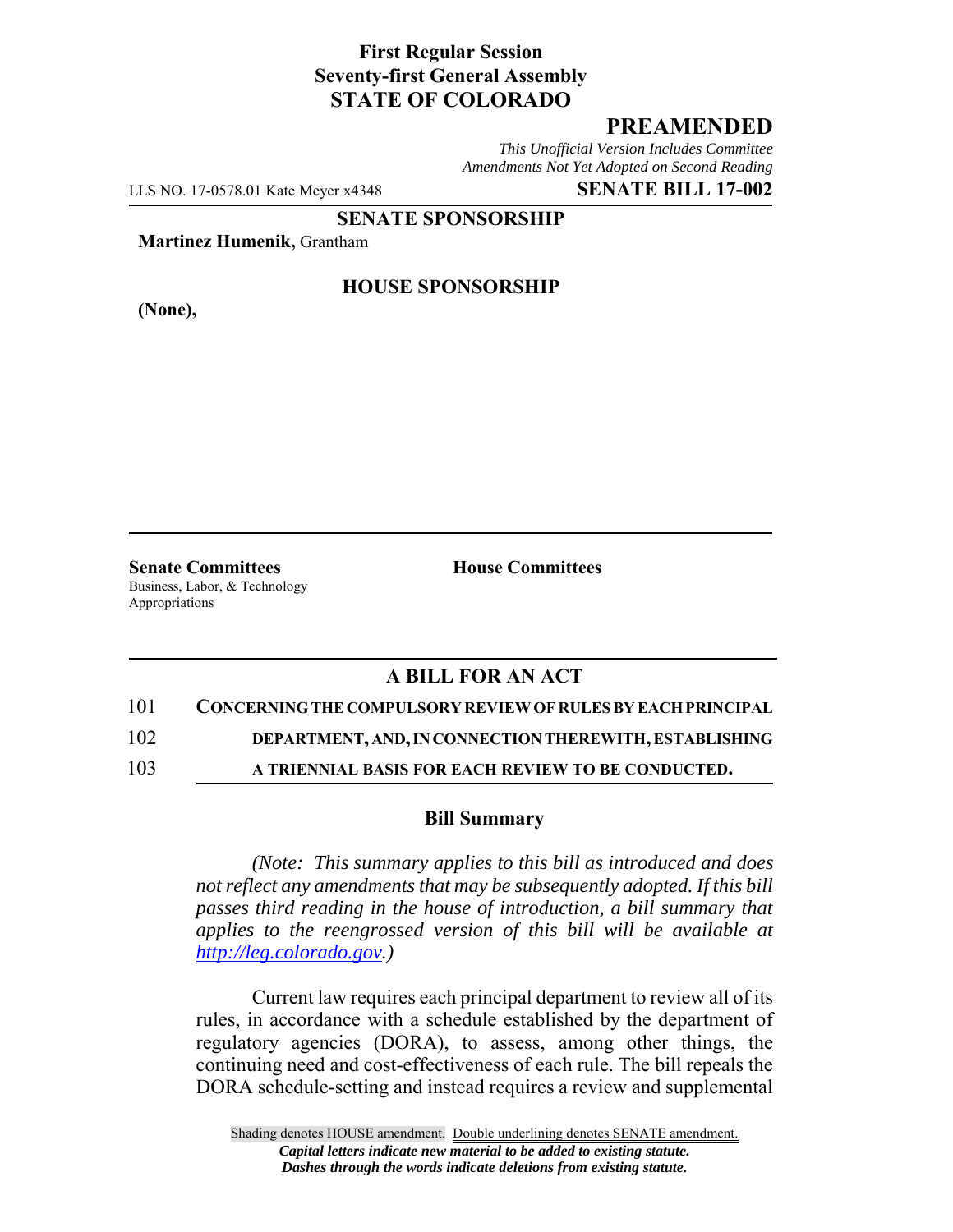update to be completed every 3 years, commencing in 2017. Thereafter, the bill imposes a triennial schedule for reviews to be conducted.

The bill further specifies that the public and certain state agencies must be accorded no fewer than 14 business days to provide input regarding an agency's rules during its review, and that any input received must be attached to the report setting forth the results of the rule reviews included in each agency's departmental regulatory agenda.

 *Be it enacted by the General Assembly of the State of Colorado:* **SECTION 1.** In Colorado Revised Statutes, 24-4-103.3, **amend** (1) introductory portion, (2), and (4); and **repeal** (3) as follows: **24-4-103.3. Compulsory review of rules by principal departments - deadlines - report on results of review in departmental regulatory agendas.** (1) (a) The department of regulatory agencies shall establish a schedule, in consultation with each principal department, for the review of all of the rules for each principal department. NOTWITHSTANDING ANY SCHEDULE ESTABLISHED BY THE DEPARTMENT OF REGULATORY AGENCIES TO THE CONTRARY, ON OR BEFORE NOVEMBER 1, 2017, EACH PRINCIPAL DEPARTMENT SHALL COMPLETE, OR HAVE COMPLETED PRIOR TO THAT DATE, A REVIEW OF ALL OF ITS RULES IN ACCORDANCE WITH THIS SECTION, AS THIS SECTION EXISTED PRIOR TO THE 14 ENACTMENT OF SENATE BILL 17-002, ENACTED IN 2017. 15 (b) COMMENCING IN 2018, AND TRIENNIALLY THEREAFTER, each principal department shall conduct a review of all of its rules to assess the continuing need for and the appropriateness and cost-effectiveness of its rules to determine if they should be continued in their current form, 19 modified, or repealed. THE COMPULSORY TRIENNIAL REVIEW MUST, IN 20 PARTICULAR, TAKE INTO ACCOUNT WHETHER ANY OF EACH PRINCIPAL 21 DEPARTMENT'S RULES ARE AFFECTED BY ANY FEDERAL OR STATE LAWS ENACTED, OR ANY FEDERAL OR STATE RULES PROMULGATED, WITHIN THE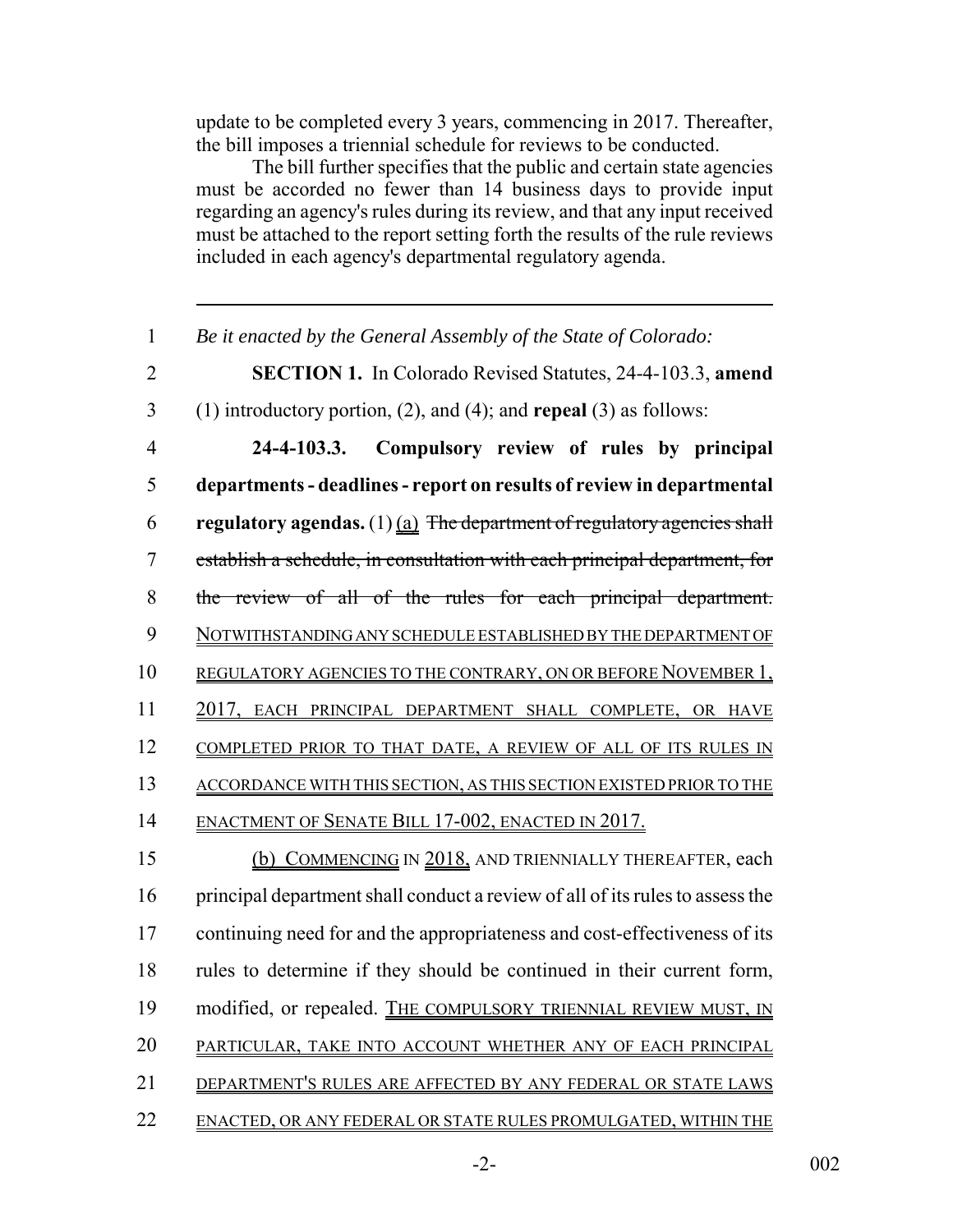1 PREVIOUS THREE YEARS. THE REVIEW REQUIRED BY THIS SUBSECTION (1) 2 MUST BE COMPLETED PRIOR TO NOVEMBER 1 SO THE RESULTS MAY BE 3 REPORTED PURSUANT TO SUBSECTION (4) OF THIS SECTION. ON OR BEFORE 4 DECEMBER 31, 2018, AND ON OR BEFORE DECEMBER 31 EVERY THREE YEARS THEREAFTER, EACH PRINCIPAL DEPARTMENT SHALL ALSO PROVIDE AN UPDATE TO THAT YEAR'S REVIEW OF RULES, INDICATING ANY MODIFICATIONS TO THE REPORT FILED UNDER SUBSECTION (4) OF THIS SECTION. IN ADDITION TO EVALUATING HOW EACH AFFECTED OR 9 POTENTIALLY AFFECTED RULE COMPORTS WITH AND ACCOUNTS FOR ANY APPLICABLE FEDERAL OR STATE LAW OR RULE PASSED WITHIN THE PREVIOUS THREE YEARS, AND IN ADDITION TO TAKING INTO ACCOUNT ANY INPUT RECEIVED PURSUANT TO SUBSECTION (2) OF THIS SECTION, the applicable rule-making agency or official in the principal department shall consider the following:

 (2) Each rule-making agency or official shall provide public notice on the agency's official website of its review of the rules; give the public an appropriate opportunity, CONSISTING OF NO FEWER THAN FOURTEEN BUSINESS DAYS, to provide input ON THE RULES; and notify other state agencies that may have jurisdiction over the subject matter of 20 the rules to allow for collaboration and input. Based on this ITS review AND TAKING INTO CONSIDERATION ANY INPUT RECEIVED, the rule-making agency or official shall determine whether the existing rules should be continued in their current form, amended, or repealed. If the rule-making agency or official decides that a rule should be amended or repealed, the rule-making agency or official shall comply with the notice and hearing requirements of section 24-4-103.

27 (3) The department of regulatory agencies shall not schedule